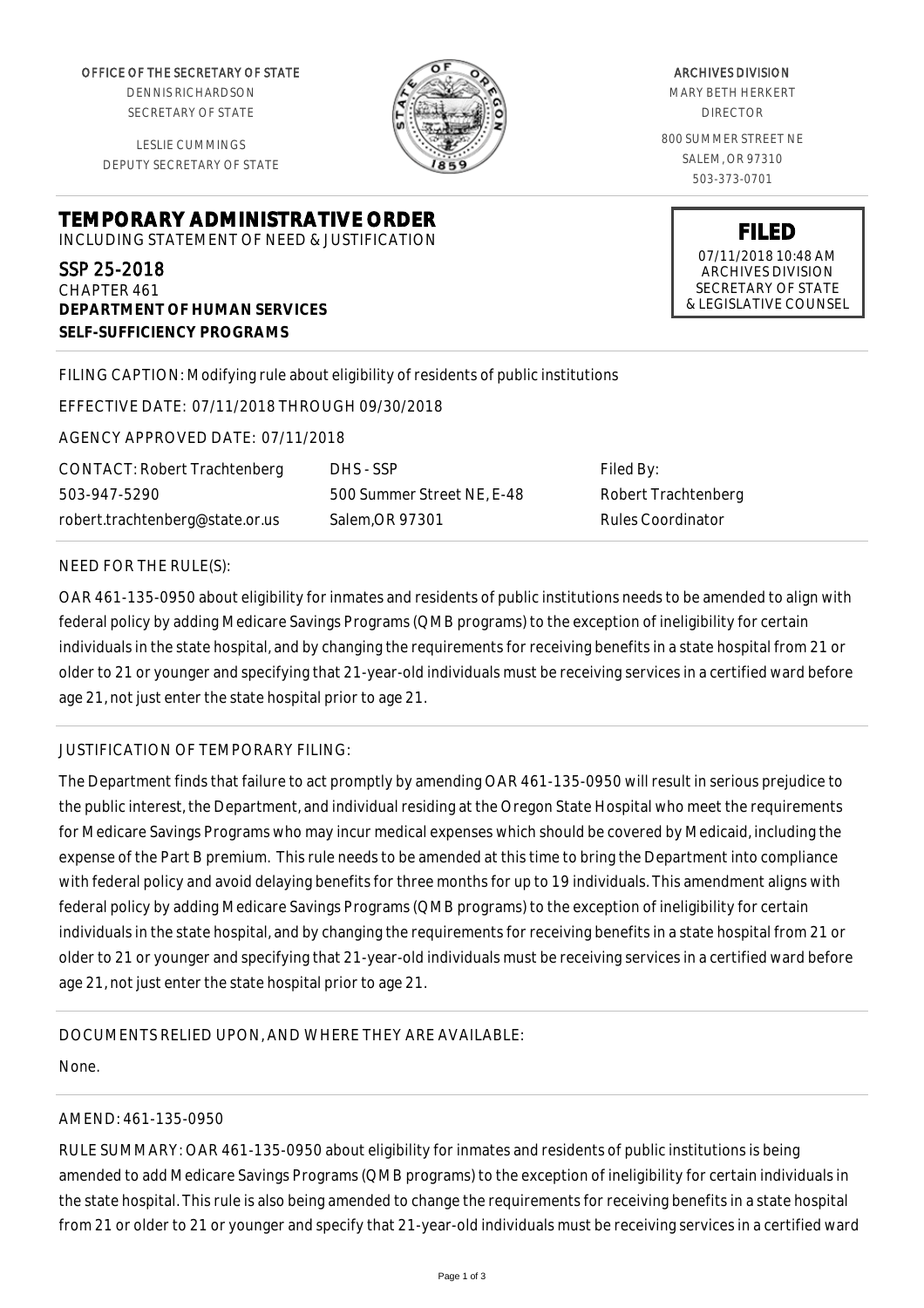before age 21, not just enter the state hospital prior to age 21. These changes align with federal policy, and are retroactive to July 1, 2018.

CHANGES TO RULE:

# 461-135-0950

Eligibility for Inmates and Residents of Public Institutions ¶

(1) This rule sets out additional restrictions on the eligibility of inmates and residents of state hospitals for programs covered by Chapter 461 of the Oregon Administrative Rules.¶

(2) Definition of an "inmate".¶

(a) An inmate is an individual living in a public institution (see section (3) of this rule) who is:¶

(A) Confined involuntarily in a local, state or federal prison, jail, detention facility, or other penal facility, including an individual being held involuntarily in a detention center awaiting trial or an individual serving a sentence for a criminal offense;¶

(B) Residing involuntarily in a facility under a contract between the facility and a public institution where, under the terms of the contract, the facility is a public institution;¶

(C) Residing involuntarily in a facility that is under governmental control;¶

(D) Receiving care as an outpatient while residing involuntarily in a public institution; or¶

(E) In the OSIPM and QMB programs, released from the public institution during a temporary period of

hospitalization in a medical institution outside of the correctional facility.¶

(b) An individual is not considered an inmate when:¶

(A) The individual is released on parole, probation, or post-prison supervision;¶

(B) The individual is on home- or work-release, unless the individual is required to report to a public institution for an overnight stay;¶

(C) The individual is staying voluntarily in a detention center, jail, or county penal facility after his or her case has been adjudicated and while other living arrangements are being made for the individual; or¶

(D) The individual is in a public institution pending other arrangements as defined in 42 CFR 435.1010.¶

(3) A "public institution" is any of the following:¶

(a) A state hospital (see ORS 162.135).¶

(b) A local correctional facility (see ORS 169.005): a jail or prison for the reception and confinement of prisoners that is provided, maintained and operated by a county or city and holds individuals for more than 36 hours.¶ (c) A Department of Corrections institution (see ORS 421.005): a facility used for the incarceration of individuals sentenced to the custody of the Department of Corrections, including a satellite, camp, or branch of a facility. $\P$ (d) A youth correction facility (see ORS 162.135):¶

(A) A facility used for the confinement of youth offenders and other individuals placed in the legal or physical custody of the youth authority, including a secure regional youth facility, a regional accountability camp, a residential academy and satellite, and camps and branches of those facilities; or¶

(B) A facility established under ORS 419A.010 to 419A.020 and 419A.050 to 419A.063 for the detention of children, wards, youth, or youth offenders pursuant to a judicial commitment or order.¶

(4) Definition of serious mental illness. An individual has a serious mental illness if the individual has been diagnosed by a psychiatrist, a licensed clinical psychologist or a certified non-medical examiner as having dementia, schizophrenia, bipolar disorder, major depression or other affective disorder or psychotic mental disorder other than a substance abuse disorder and other than a disorder that is caused primarily by substance abuse.¶

(5) An individual who resides in a state hospital (see subsection (3)(a) of this rule) meets the definition of a serious mental illness (see section (4) of this rule), and applies for medical assistance between 90 and 120 days prior to the expected date of the person's release from the state hospital may be found eligible for medical assistance. If the individual is determined to be eligible, the effective date of the individual's medical assistance is the date the individual is released from the institution.¶